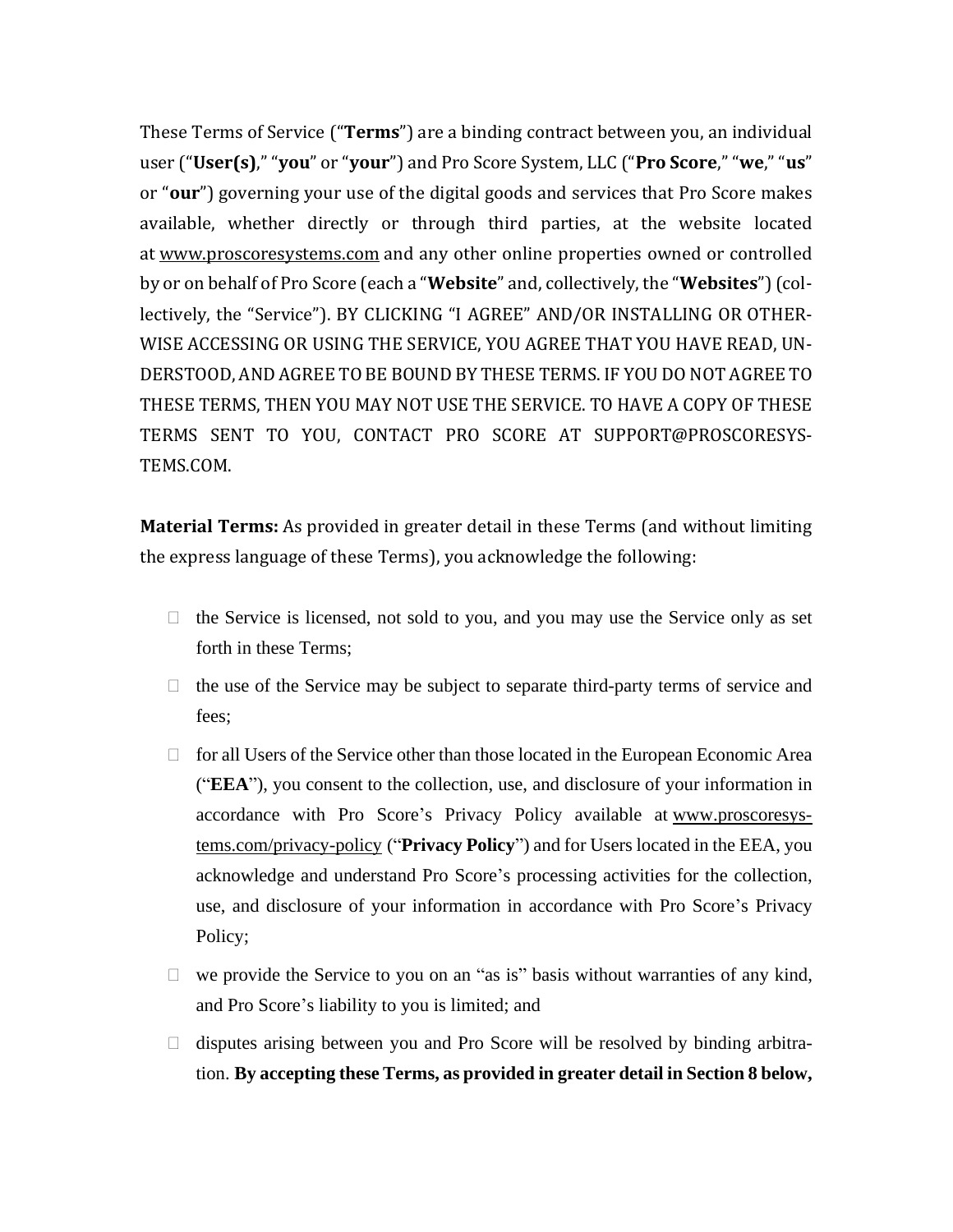**you and Pro Score are each waiving the right to a trial by jury or to participate in a class action.**

### **1. General Terms and Conditions.**

**a. Changes to these Terms.** You understand and agree that we may change these Terms at any time without prior notice. You may read a current, effective copy of these Terms at any time by selecting the appropriate link on the Service. The revised Terms will become effective at the time of posting unless specified otherwise. Any use of the Service after the effective date will constitute your acceptance of such revised Terms. If you find any change to these Terms or the Service unacceptable, then your sole remedy is to stop accessing, browsing and otherwise using the Service. The terms of these Terms will govern any updates Pro Score provides to you that replace and/or supplement any portion of the Service, unless the upgrade is accompanied by a separate license or revised Terms, in which case the terms of that license or revised Terms will govern. Notwithstanding the preceding sentences of this Section 1.a, no revisions to these Terms will apply to any dispute between you and Pro Score that arose prior to the effective date of such revision.

## **b. Privacy Policy, Copyright Policy, Cookie Policy and Acceptable Use Policy.**

Your access to and use of the Service is also subject to Pro Score's Privacy Policy. For all Users of the Service other than those located in the EEA, the Privacy Policy is incorporated into these Terms by reference.

**c. Jurisdictional Issues.** The Service is controlled and operated by Pro Score from its offices in the State of Tennessee. Pro Score makes no representation that materials on the Service are appropriate, lawful or available for use in any locations other than the United States of America. Those who choose to access or use the Service from locations outside the United States of America do so on their own initiative and are responsible for compliance with local laws, if and to the extent local laws are applicable. Access to the Service from jurisdictions where the contents or practices of the Service are illegal, unauthorized or penalized is strictly prohibited.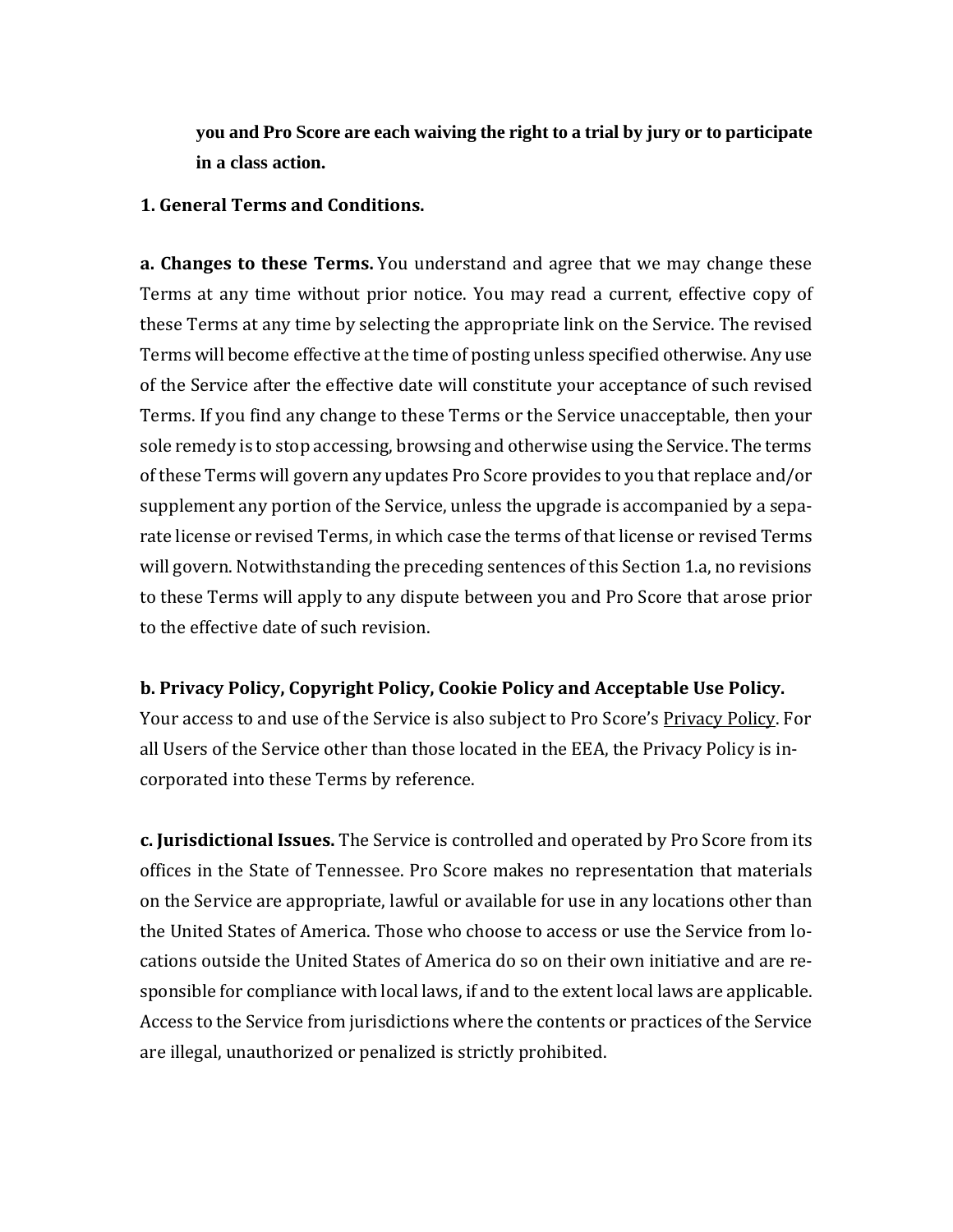**d. Eligibility.** THE SERVICE IS NOT FOR PERSONS UNDER THE AGE OF 13 OR FOR ANY USERS PREVIOUSLY SUSPENDED OR REMOVED FROM THE SERVICE BY PRO SCORE. IF YOU ARE UNDER 13 YEARS OF AGE, THEN YOU MUST NOT USE OR ACCESS THE SERVICE AT ANY TIME OR IN ANY MANNER. Furthermore, by accessing or using the Service, you affirm that either you are at least the age of majority in your jurisdiction or you have been authorized to use the Service by your parent or legal guardian who is at least the age of majority in your jurisdiction.

**e. Additional Terms.** We also may require you to agree to additional terms and/or policies beyond those mentioned in Section 1.b that we make available to you from time-to-time in connection with your use of the Service ("**Additional Terms**"). Any such Additional Terms are hereby incorporated into and subject to these Terms, and these Terms will control in the event of any conflict or inconsistency with the Additional Terms to the extent of the conflict or inconsistency.

# **2. The Service.**

**a. Description.** Pro Score provides scoring informational resources as a website offering a technological platform for the Pro Score scoring system.

# **b. Consideration.**

**i. Service.** You acknowledge and agree that these Terms are entered into in consideration of your use of the Service pursuant to these Terms and for other good and valuable consideration, the receipt and sufficiency of which you acknowledge.

**ii. No Rights to Compensation.** In return for enjoying the Service, you further acknowledge and agree that Pro Score may generate revenues (including from advertising and sponsorships), increase goodwill or otherwise increase the value of Pro Score from your use of the Service, and you will have no right to share in any such revenue, goodwill or value whatsoever.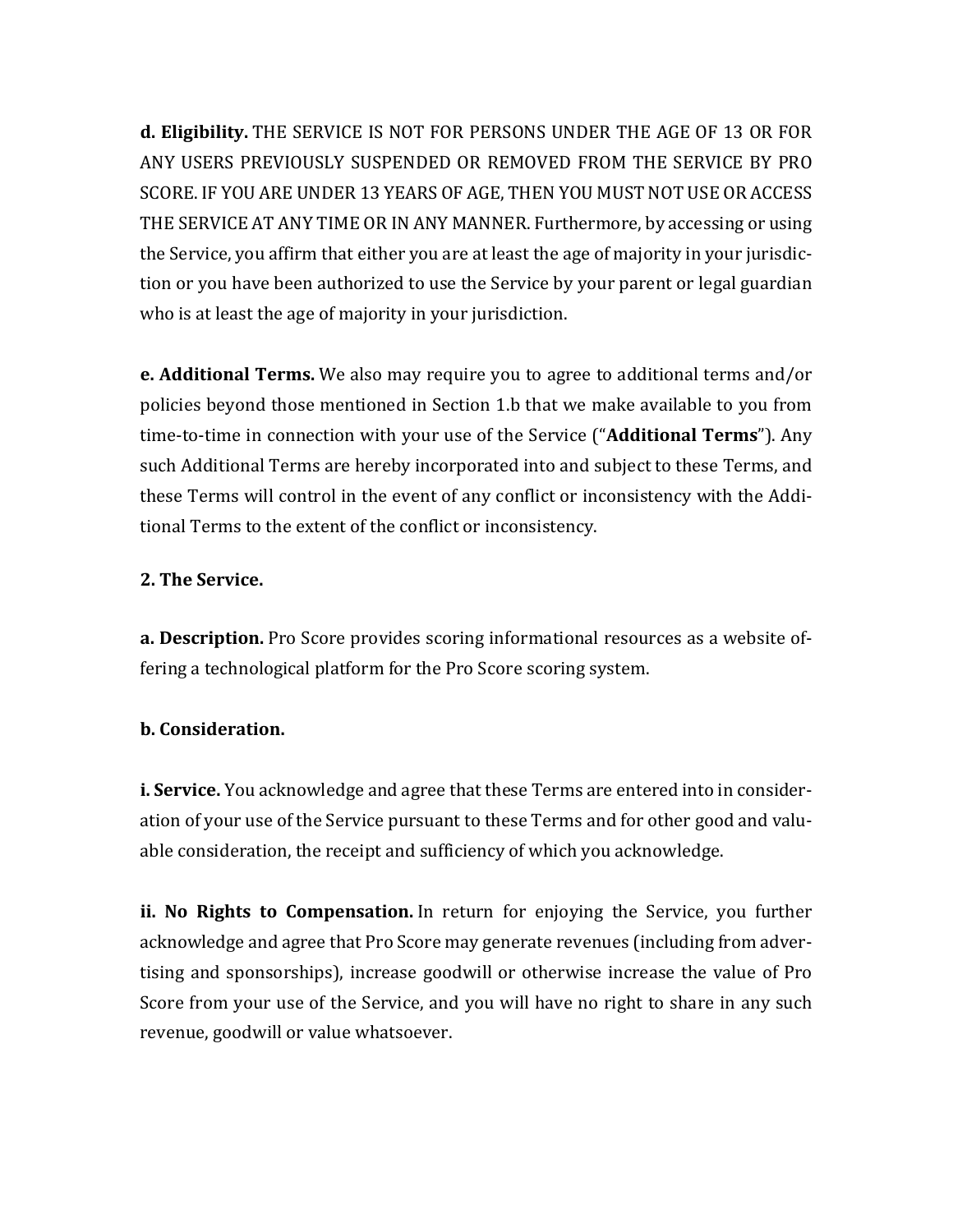**c. Changes to the Service.** Pro Score may at its sole discretion and from time-to-time change, add or remove features, functionality and content of or available through the Service without any notice to you. Pro Score may also terminate or discontinue support for any versions of the Service. Pro Score also reserves the right to discontinue some or all of the features of the Service at any time at its sole discretion (including the provision of software updates and support for different devices or platforms). You acknowledge and agree that Pro Score will not be liable to you or to any third party for any modification, suspension or discontinuance of the Service or any specific functionality of the Service or the removal of any features, functionality or content. If you are dissatisfied with any changes to the Service, then your sole remedy is to discontinue or terminate your use of the Service as described herein.

d**. Service Security.** You may not violate, or attempt to violate, the security of the Service. Any such violations may result in criminal and/or civil penalties against you, as well as the termination of your privilege to use the Service. Pro Score reserves the right to investigate any alleged or suspected violations and, if a criminal violation is suspected, to refer such suspected violation to the appropriate law enforcement agencies and cooperate fully with such investigations. This cooperation may include the disclosure of all or your activities on or related to the Service. You agree to promptly notify Pro Score if you learn or reasonably suspect that any security breach related to the Service has occurred.

## **3. Registration.**

**a. Log-In Credentials.** In order to access and enjoy the Service, it is necessary for you to register an account with us (an "**Account**").

**b. Account Security.** You are responsible for the security of your Account and are fully responsible for all activities that occur through the use of your Account credentials. You agree to notify Pro Score immediately at support@proscoresystems.com if you suspect or know of any unauthorized use of your Account credentials or any other breach of security with respect to your Account. Pro Score will not be liable for any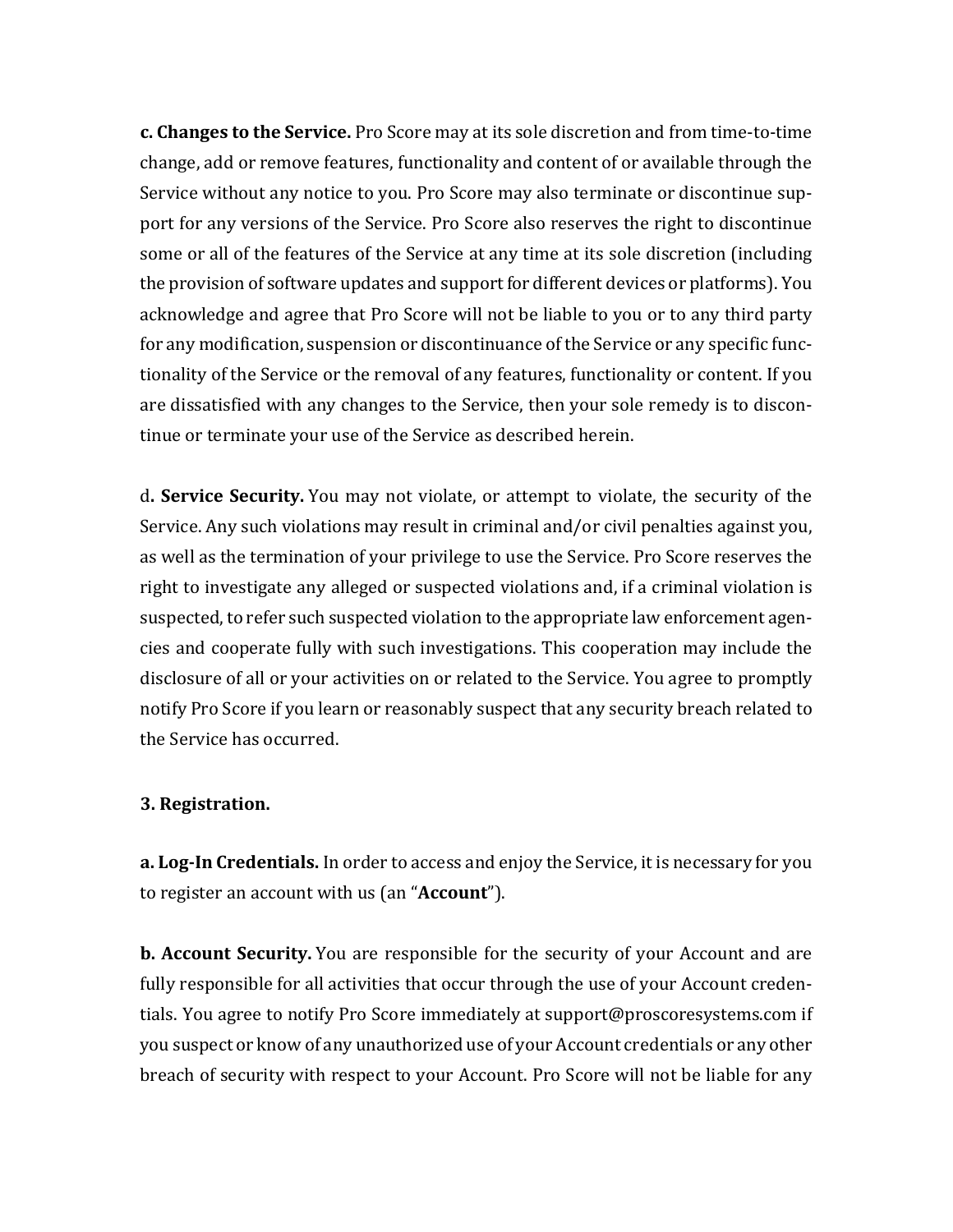loss or damage arising from unauthorized use of your Account credentials prior to you notifying Pro Score of such unauthorized use or loss of your Account credentials.

**c. Accuracy of Information.** When creating an Account, you will provide true, accurate, current and complete information as Pro Score requests. You will update the information about yourself promptly, and as necessary, to keep it current and accurate. We reserve the right to disallow, cancel, remove or reassign certain usernames and permalinks in appropriate circumstances, as determined by us in our sole discretion, and may, with or without prior notice, suspend or terminate your Account if activities occur on your Account which, in our sole discretion, would or might constitute a violation of these Terms, cause damage to or impair the Service, infringe or violate any third party rights, damage or bring into disrepute the reputation of Pro Score, or violate any applicable laws or regulations. If messages sent to the e-mail address you provide are returned as undeliverable, then Pro Score may terminate your Account immediately without notice to you and without any liability to you or any third party.

## **4. Intellectual Property Rights.**

**a. Service.** Subject to your complete and ongoing compliance with these Terms, Pro Score hereby grants you a limited, revocable, non-exclusive, non-transferable, nonsublicensable, royalty-free and worldwide right and license to access to the Website for your own use, subject to the limitations set forth herein solely for use as intended through the provided functionality of the Service and solely in strict compliance with the provisions of these Terms. You may not alter, modify, create derivative works of, sell, license or in any way exploit any part of the Service.

**b. Pro Score Content.** Except for third party content owned or controlled by third party transmitting entities over whom Pro Score does not exercise a right and ability to control and where such content is made available through the Service ("**Third-Party Content**"), the content that Pro Score itself provides to Users on or through the Service, including without limitation, the cheerleading scoring system, any visual interfaces, interactive features, information, graphics, design, compilation, computer code, products, software, text, scripts, photos, methods, sounds, music, animations,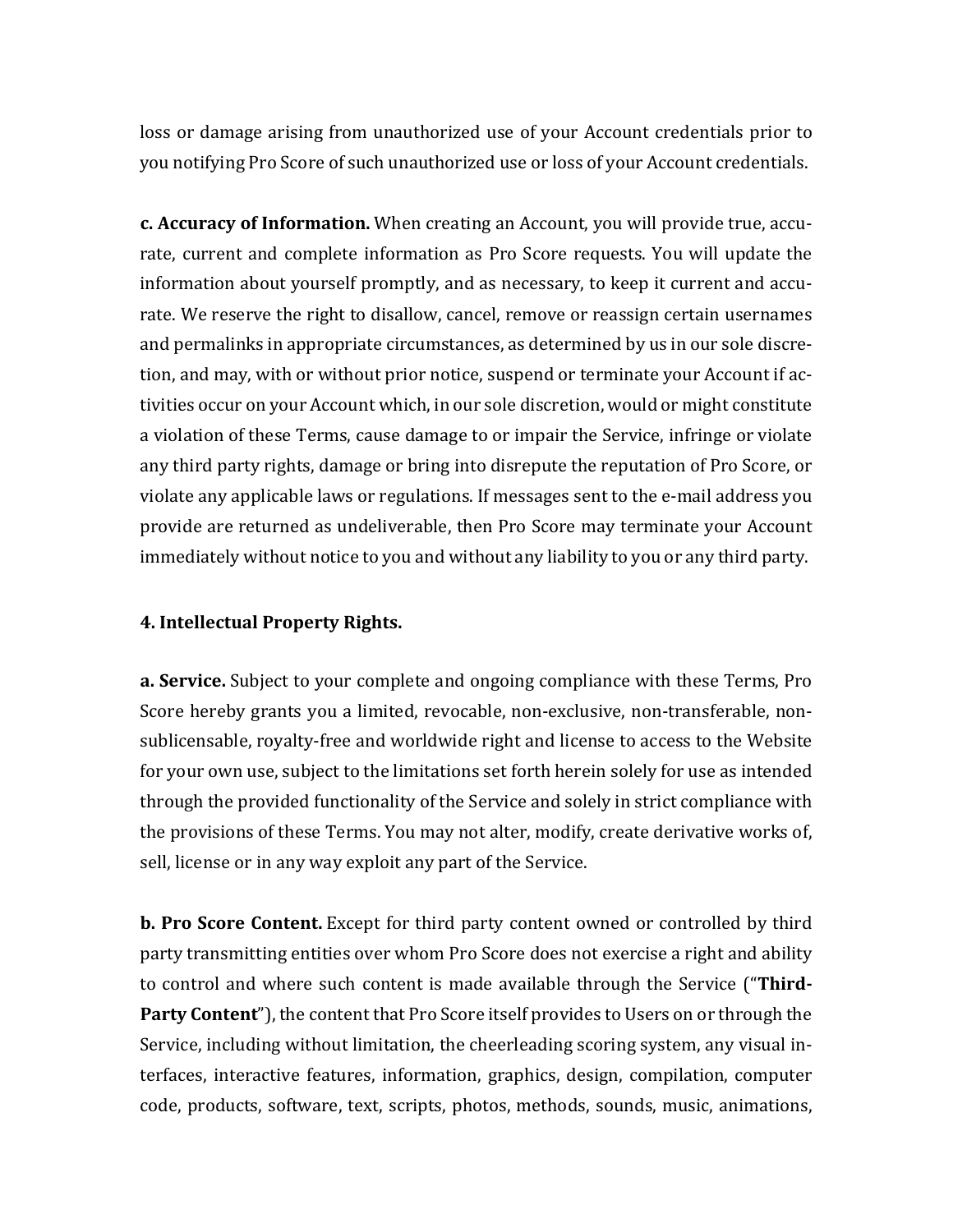videos and the like and the trademarks, service marks, brand names, logos, contained therein, may be protected by copyright or other intellectual property rights and is owned by Pro Score or its third party licensors (collectively, the "**Pro Score Content**"). Without limiting the generality of the foregoing, the Pro Score Content and related materials are proprietary to Pro Score regardless as to whether they are protected by intellectual property law. You may not reproduce, modify, distribute, display, publish, transmit, communicate to the public, make available, broadcast, create derivative works from, publicly perform (including on a through-to-the-audience basis) and otherwise use and exploit (collectively, "**Use**") any Pro Score Content, including but not limited to, in connection with any cheer event, without Pro Score's prior authorization by purchasing a license here. You may not Use any Third-Party Content without the prior authorization of the owners of such content, notwithstanding any functionalities of the Service. Pro Score does not guarantee access to any particular Pro Score Content, or Third-Party Content. Pro Score or its licensors, and the owners of Third-Party Content, may change, delete, or prohibit access to Pro Score Content orThird-Party Content, as the case may be, or schedules of any of the foregoing, at any time with or without notice. You understand that by using the Service, you may encounter Third Party Content and Pro Score Content that you may find offensive or objectionable. Pro Score is not the publisher of, nor responsible for, any objectionable content made available in Third-Party Content, and to the fullest extent permitted by law, Pro Score will have no liability to you with respect to objectionable content you access via the Service. Third Party Content and Pro Score Content may be transmitted with a variety of copy protection mechanisms. These copy protection mechanisms may be designed to protect the copyright interests of Pro Score or its licensors or third-party transmitting entities, as applicable. These copy protection mechanisms may limit or prevent the ability of the Service to play Pro Score Content or Third-Party Content. You agree that Pro Score will have no liability to you or any third party with regard to your ability to access, listen to, or otherwise use, any Pro Score Content or Third-Party Content due to a copy protection mechanism. You may not remove or attempt to circumvent any copyright protection mechanisms in any Pro Score Content or Third-Party Content without express authorization of the owner of such content or their authorized agent, or as otherwise permitted by law, and any attempts to do so may subject you to liability.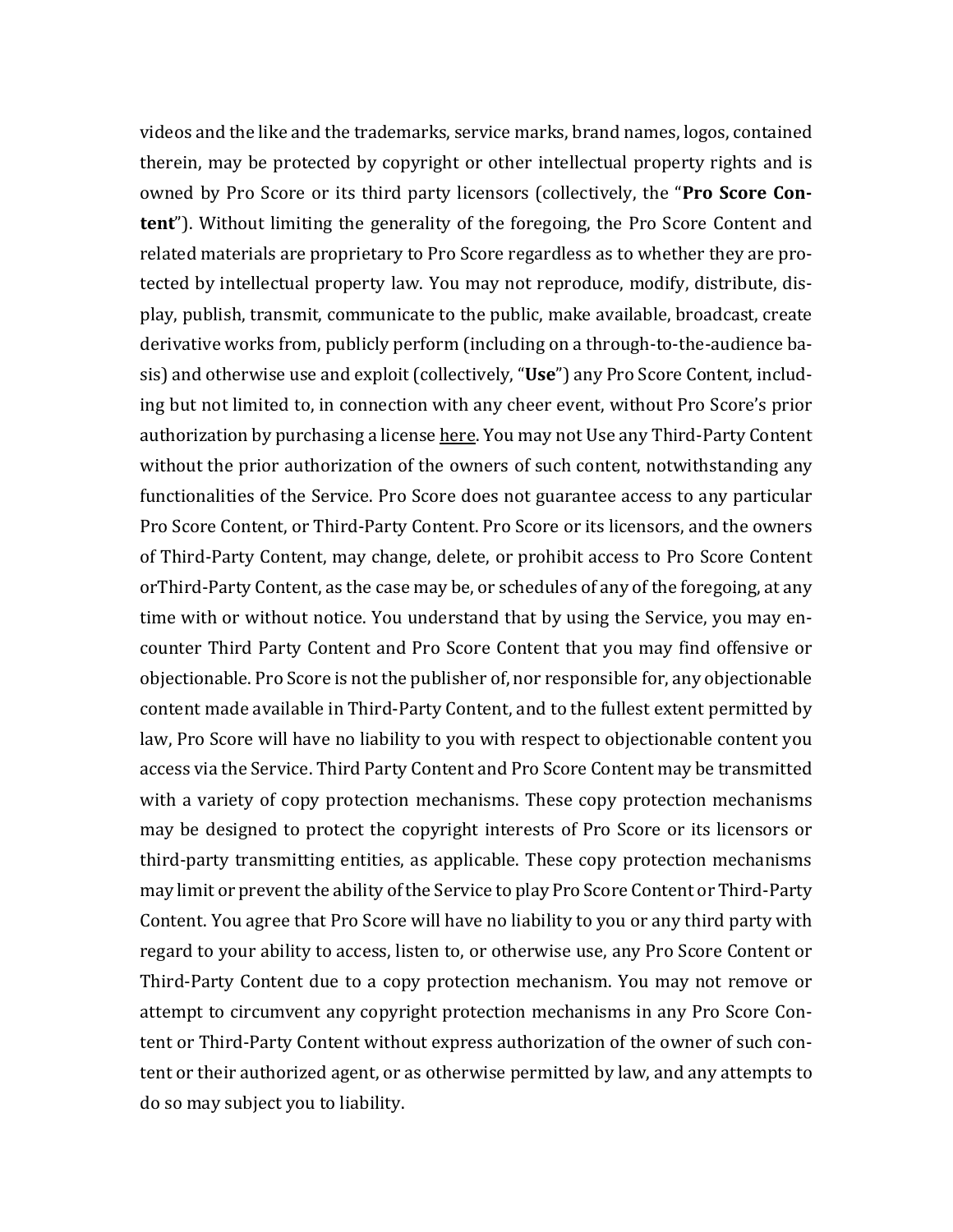**c. Marks.** Pro Score trademarks, service marks and logos (the "**Pro Score Trademarks**") used and displayed on the Service are Pro Score's registered and unregistered trademarks or service marks. Other product and service names located on the Service may be trademarks or service marks owned by third parties (the "**Third-Party Trademarks**," and, collectively with Pro Score Trademarks, the "**Trademarks**"). Except as otherwise permitted by law, you may not use the Trademarks to disparage Pro Score or the applicable third-party, Pro Score's or a third-party's products or services, or in any manner (using commercially reasonable judgment) that may damage any goodwill in the Trademarks. You may not use any Trademarks as part of a link to or from any Service without Pro Score's prior express written consent. All goodwill generated from the use of any Pro Score Trademark will inure solely to Pro Score's benefit.

**d. Restrictions.** The Service, Pro Score Content, and Pro Score Trademarks, including all intellectual property rights therein, are the sole and exclusive property of Pro Score, its licensors or third parties. Pro Score hereby reserves all rights not expressly granted to you in this Section 4. Accordingly, nothing in these Terms or on the Service will be construed as granting to you, by implication, estoppel or otherwise, any additional license rights in and to the Service or any Pro Score Content or Pro Score Trademarks located or displayed therein. Except for the right to access Third Party Content through the Service, no rights are hereby granted to you with respect to such Third-Party Content or Third-Party Trademarks.

## **6. Special Notice for International Use; Export Controls.**

Plugins and other services available in connection with the Service and the transmission of applicable data, if any, may be subject to United States export controls. No plugins or other services may be downloaded from the Service or otherwise exported or re-exported in violation of U.S. export laws. You download and use the software at your sole risk. Recognizing the global nature of the Internet, you agree to comply with all local rules and laws regarding your use of the Service, including as it concerns online conduct and acceptable content. Pro Score makes no representation that the Service is appropriate or available for use in any particular location.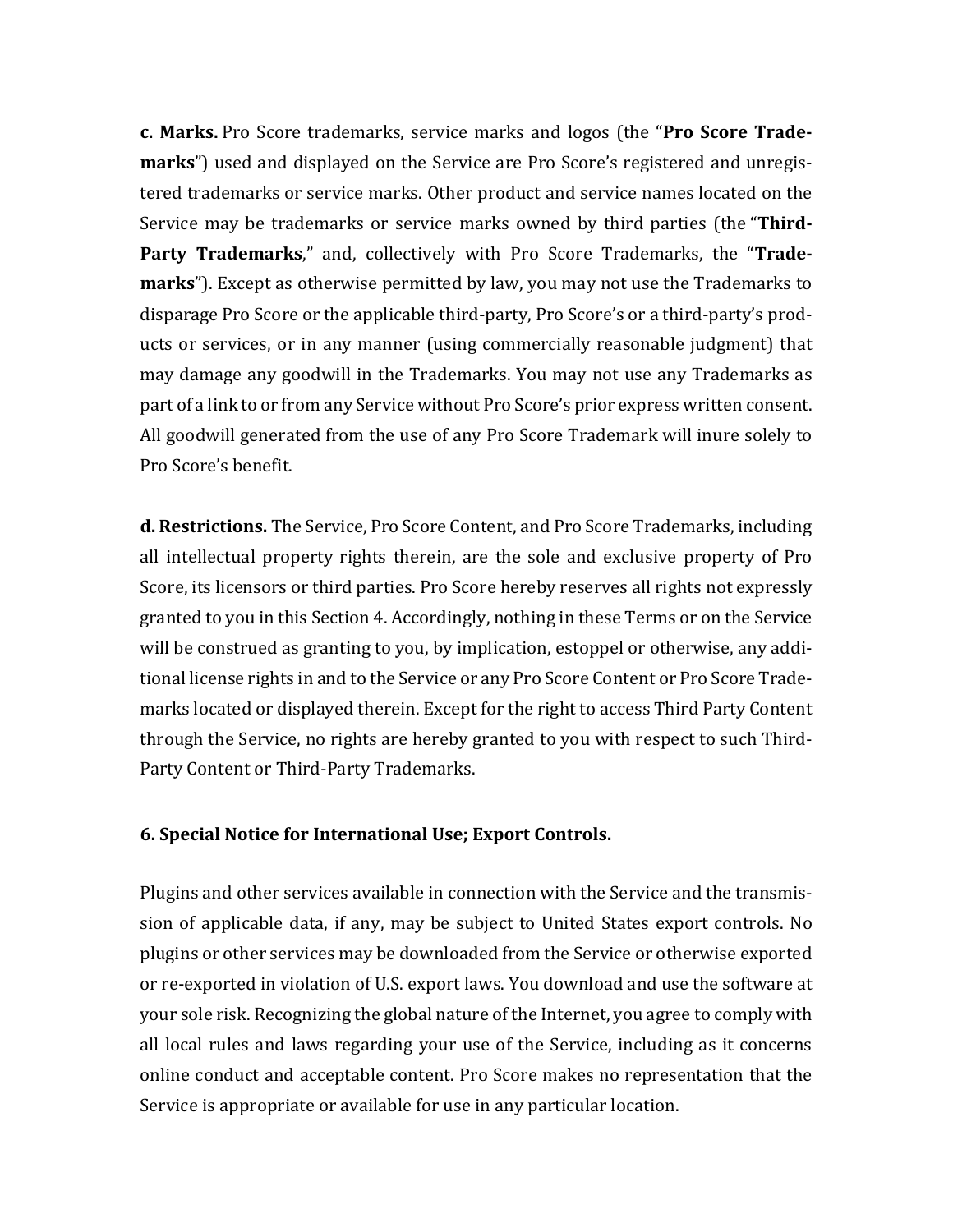### **7. Advertisements and External Sites.**

**a. Advertisements.** Pro Score may display advertisements for the goods and services of third parties or other promotional materials on the Service. Your dealings with, or participation in, promotions of any third-party advertisers on the Service, are solely between you and such third party, and your participation is subject to any terms and conditions associated with that advertisement or promotion. Pro Score does not endorse or represent such third parties, and by using the Service, you agree that Pro Score is not responsible or liable for any loss or damage of any sort incurred as a result of any such dealings or the presence of such third parties on the Service.

**b. External Sites.** The Service may contain links to or the ability to share information with or by third party websites ("**External Sites**"). Pro Score does not endorse any External Sites or the content made available on such External Sites. All External Sites and any content thereon is developed and provided by others. You should contact the site administrator or webmaster for those External Sites if you have any concerns regarding such content located on such External Sites. Pro Score is not responsible for the content of any External Sites and does not make any representations regarding the content or accuracy of any materials on such External Sites. You should take precautions when downloading files from all websites to protect your computer and connected devices from viruses and other destructive programs. If you decide to access any External Sites, purchase any content from External Sites or subscribe to services offered by such External Site, then you do so at your own risk. You agree that Pro Score will have no liability to you arising from your use, engagement, exposure to or interaction with any External Sites.

#### 8**. Dispute Resolution.**

**a. General.** In the interest of resolving disputes between you and Pro Score in the most expedient and cost-effective manner, you and Pro Score agree that any dispute arising out of or in any way related to these Terms or your use of the Service will be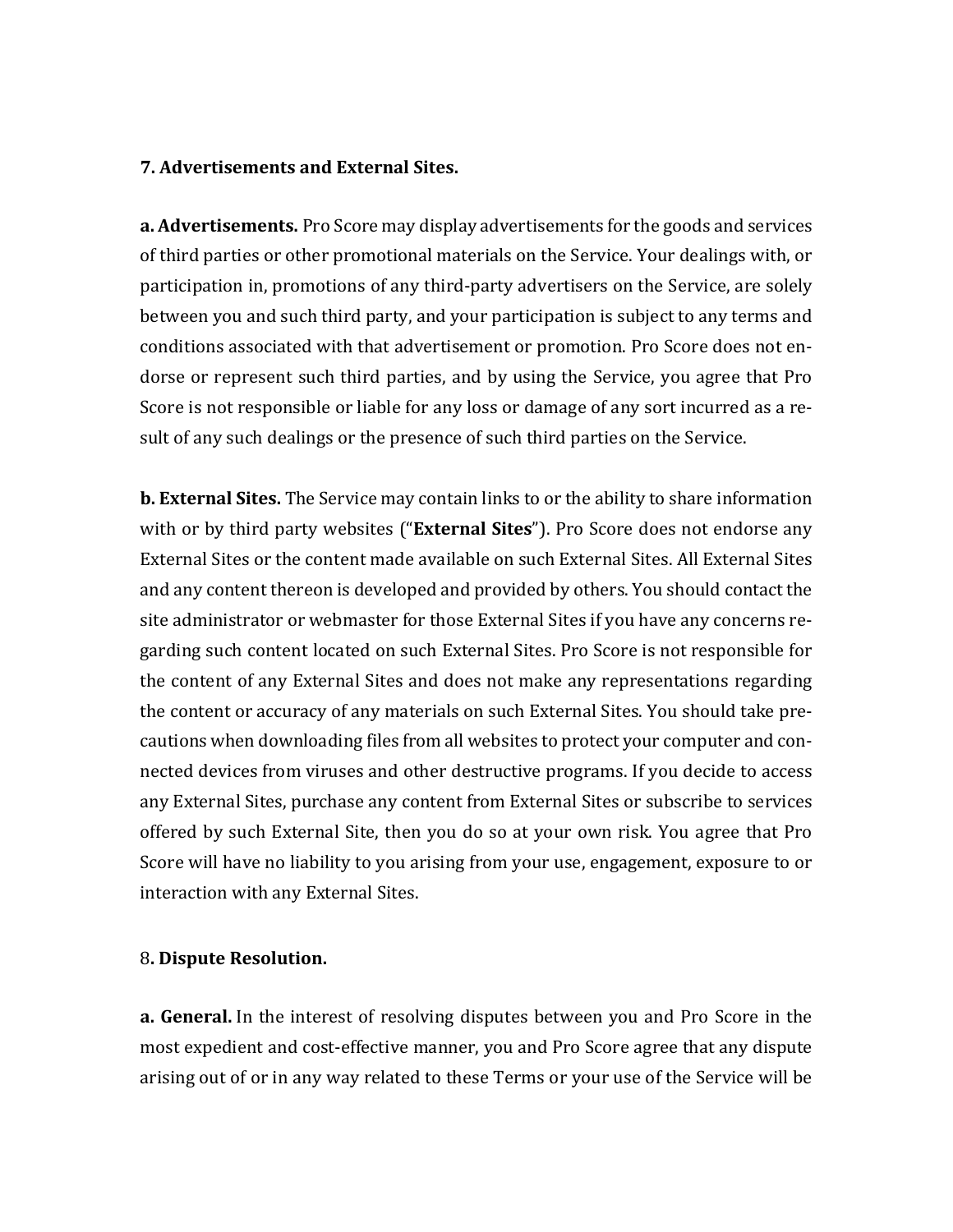resolved by binding arbitration. Arbitration is less formal than a lawsuit in court. Arbitration uses a neutral arbitrator instead of a judge or jury, may allow for more limited discovery than in court, and can be subject to very limited review by courts. Arbitrators can award the same damages and relief that a court can award. This agreement to arbitrate disputes includes all claims arising out of or in any way related to these Terms or your use of the Service, whether based in contract, tort, statute, fraud, misrepresentation or any other legal theory, and regardless of whether a claim arises during or after the termination of these Terms. YOU UNDERSTAND AND AGREE THAT, BY ENTERING INTO THESE TERMS, YOU AND PRO SCORE ARE EACH WAIVING THE RIGHT TO A TRIAL BY JURY OR TO PARTICIPATE IN A CLASS ACTION AND THAT THIS AGREEMENT SHALL BE SUBJECT TO AND GOVERNED BY THE FEDERAL ARBI-TRATION ACT.

**b. Exceptions.** Notwithstanding Section 8.a above, nothing in these Terms will be deemed to waive, preclude or otherwise limit the right of either party to: (i) bring an individual action in small claims court; (ii) pursue an enforcement action through the applicable federal, state or local agency if that action is available; (iii) seek injunctive relief in aid of arbitration from a court of competent jurisdiction; or (iv) to file suit in a court of law to address an intellectual property infringement claim.

**c. Arbitrator.** Any arbitration between you and Pro Score will be governed by the Federal Arbitration Act and the Commercial Dispute Resolution Procedures and Supplementary Procedures for Consumer Related Disputes (collectively, "**AAA Rules**") of the American Arbitration Association ("**AAA**"), as modified by these Terms, and will be administered by the AAA. The AAA Rules and filing forms are available online at [www.adr.org,](https://www.adr.org/) by calling the AAA at 1-800-778-7879, or by contacting Pro Score. The arbitrator has exclusive authority to resolve any dispute relating to the interpretation, applicability or enforceability of this binding arbitration agreement.

**d. Notice; Process.** A party who intends to seek arbitration must first send a written notice of the dispute to the other party by U.S. Mail ("**Notice**") or, if a postal address is not available, to the last known email address for such party. Pro Score's address for Notice is: Pro Score, LLC, Chambrell and Atthermies. The Notice must: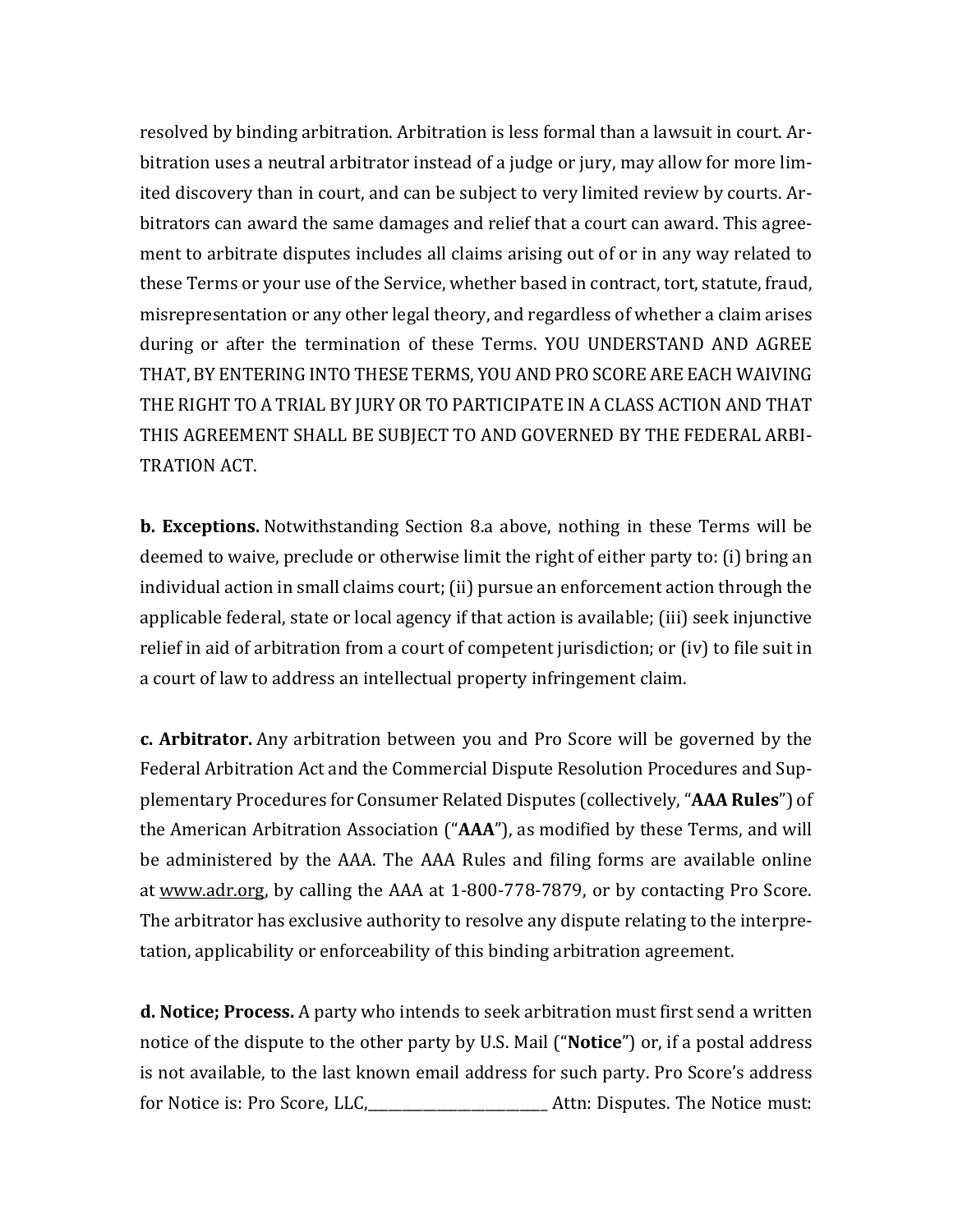(i) describe the nature and basis of the claim or dispute; and (ii) set forth the specific relief sought("**Demand**"). The parties will make good faith efforts to resolve the claim directly, but if the parties do not reach an agreement to do so within 30 days after the Notice is received, you or Pro Score may commence an arbitration proceeding. During the arbitration, the amount of any settlement offer made by you or Pro Score must not be disclosed to the arbitrator until after the arbitrator makes a final decision and award, if any. If the dispute is finally resolved through arbitration in your favor with a monetary award that exceeds the last written settlement amount offered by Pro Score prior to selection of an arbitrator, then Pro Score will pay you the highest of the following: (A) the amount awarded by the arbitrator, if any; or (B) the last written settlement amount offered by Pro Score in settlement of the dispute prior to the arbitrator's award. Notwithstanding anything in this Agreement to the contrary, and for the avoidance of doubt, the arbitrator can award injunctive relief as a remedy in any arbitration arising under this Section 8.

**e. No Class Actions.** YOU AND PRO SCORE AGREE THAT EACH MAY BRING CLAIMS AGAINST THE OTHER ONLY IN YOUR OR ITS INDIVIDUAL CAPACITY AND NOT AS A PLAINTIFF OR CLASS MEMBER IN ANY PURPORTED CLASS OR REPRESENTATIVE PROCEEDING. Further, unless both you and Pro Score agree otherwise, the arbitrator may not consolidate more than one person's claims and may not otherwise preside over any form of a representative or class proceeding.

**f. Enforceability.** If any part of this Section 8 is found to be unenforceable or if the entirety of this Section 8 is found to be unenforceable, then the entirety of this Section 8 will be null and void.

# 9**. Limitation of Liability and Disclaimer of Warranties.**

THE FOLLOWING TERMS IN THIS SECTION 9 APPLY TO THE FULLEST EXTENT PER-MITTED BY LAW:

a. PRO SCORE, ITS AFFILIATES AND THEIR RESPECTIVE OFFICERS, DIRECTORS, EM-PLOYEES, AGENTS, SUPPLIERS AND LICENSORS (COLLECTIVELY, THE "**PRO SCORE**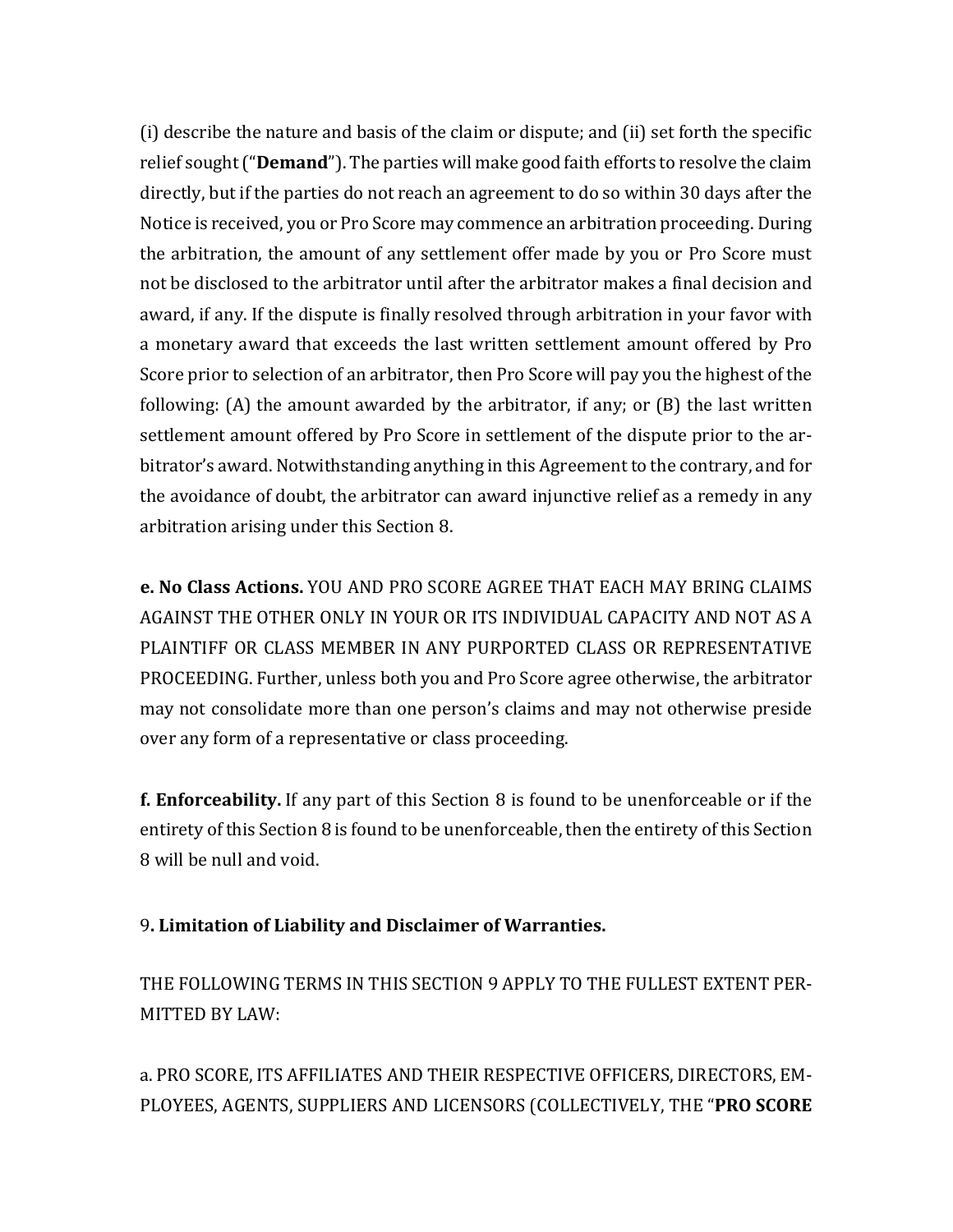**PARTIES**") MAKE NO WARRANTIES OR REPRESENTATIONS ABOUT THE SERVICE AND ANY CONTENT AVAILABLE ON THE SERVICE, INCLUDING, BUT NOT LIMITED TO, THE ACCURACY, RELIABILITY, COMPLETENESS APPROPRIATENESS, TIMELI-NESS OR RELIABILITY THEREOF. THE PRO SCORE PARTIES WILL NOT BE SUBJECT TO LIABILITY FOR THE TRUTH, ACCURACY OR COMPLETENESS OF ANY CONTENT ON THE SERVICE OR ANY OTHER INFORMATION CONVEYED TO ANY USER, OR FOR ERRORS, MISTAKES OR OMISSIONS THEREIN, OR FOR ANY DELAYS OR INTERRUP-TIONS OF THE DATA FROM WHATEVER CAUSE. AS A USER, YOU AGREE THAT YOU USE THE SERVICE AND ANY CONTENT THEREON AT YOUR OWN RISK. YOU ARE SOLELY RESPONSIBLE FOR ALL CONTENT YOU UPLOAD TO THE SERVICE.

b. THE PRO SCORE PARTIES DO NOT WARRANT THAT THE SERVICE WILL OPERATE ERROR FREE, OR THAT THE SERVICE AND ANY CONTENT THEREON ARE FREE OF COMPUTER VIRUSES OR SIMILAR CONTAMINATION OR DESTRUCTIVE FEATURES. IF YOUR USE OF THE SERVICE OR ANY CONTENT THEREON RESULTS IN THE NEED FOR SERVICING OR REPLACING EQUIPMENT OR DATA, THEN NO PRO SCORE PARTY WILL BE RESPONSIBLE FOR THOSE COSTS.

c. THE SERVICE AND ALL CONTENT THEREON ARE PROVIDED ON AN "AS IS" AND "AS AVAILABLE" BASIS WITHOUT ANY WARRANTIES OF ANY KIND. ACCORDINGLY, THE PRO SCORE PARTIES DISCLAIM ALL WARRANTIES, INCLUDING, BUT NOT LIM-ITED TO, THE WARRANTIES OF TITLE, MERCHANTABILITY, NON-INFRINGEMENT OF THIRD PARTIES RIGHTS AND FITNESS FOR PARTICULAR PURPOSE.

d. IN NO EVENT WILL ANY PRO SCORE PARTY BE LIABLE FOR ANY SPECIAL, INDI-RECT, PUNITIVE, INCIDENTAL OR CONSEQUENTIAL DAMAGES, LOST PROFITS OR DAMAGES RESULTING FROM LOST DATA OR BUSINESS INTERRUPTION RESULTING FROM, OR IN CONNECTION WITH, THE USE OR INABILITY TO USE THE SERVICE AND ANY CONTENT THEREON, WHETHER BASEDON WARRANTY, CONTRACT, TORT (IN-CLUDING NEGLIGENCE), OR ANY OTHER LEGAL THEORY, EVEN IF SUCH PRO SCORE PARTY HAS BEEN ADVISED OF THE POSSIBILITY OF SUCH DAMAGES. PRO SCORE'S LIABILITY, AND THE LIABILITY OF ANY OTHER PRO SCORE PARTIES, TO YOU OR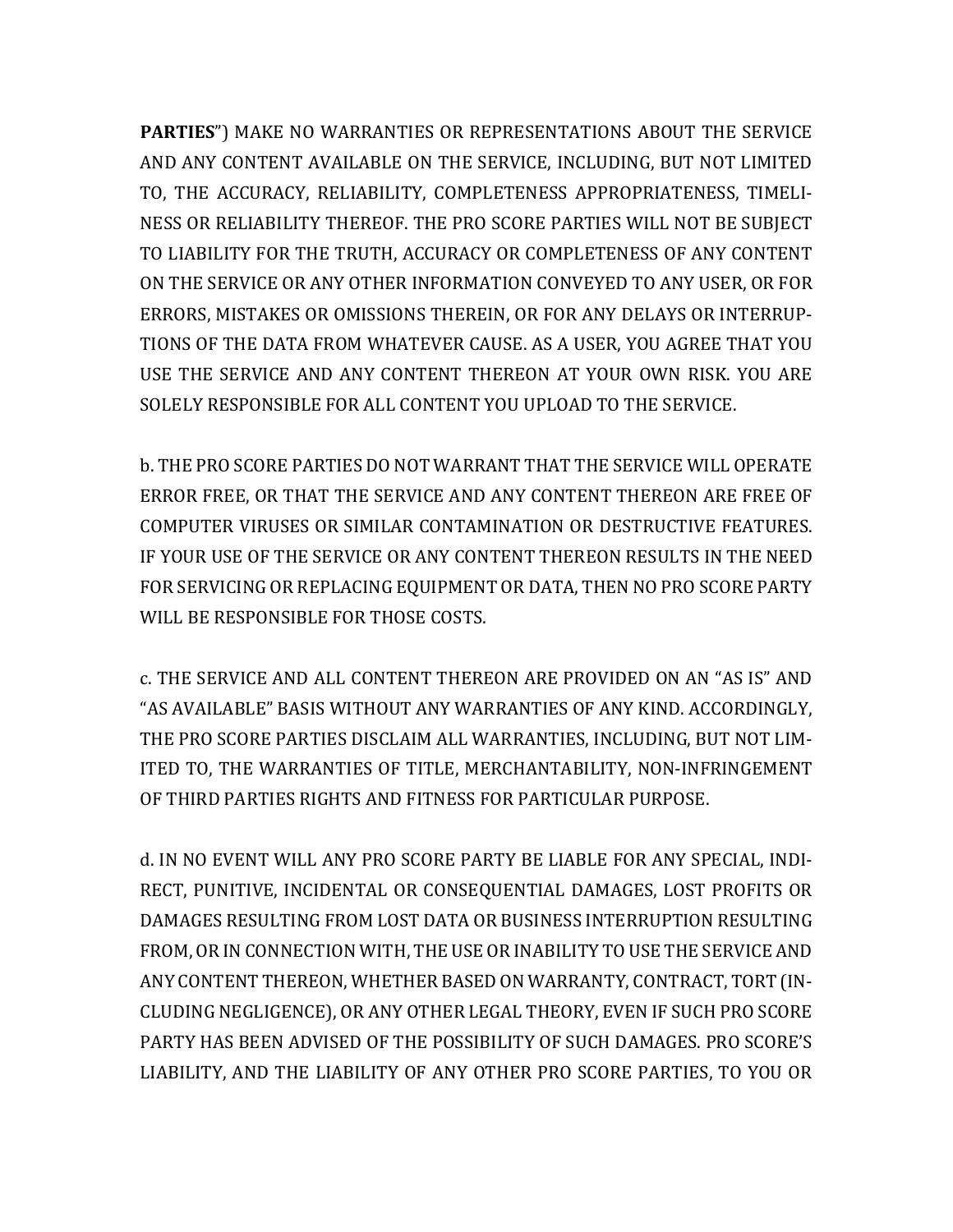ANY THIRD PARTIES IN ANY CIRCUMSTANCE IS LIMITED TO THE GREATER OF THE FEES YOU HAVE PAID US AND U.S. \$100.

# **10. Third Party Disputes.**

TO THE FULLEST EXTENT PERMITTED BY LAW, ANY DISPUTE YOU HAVE WITHANY THIRD PARTY ARISING OUT OF YOUR USE OF THE SERVICE IS DIRECTLY BETWEEN YOU AND SUCH THIRD PARTY, AND YOU IRREVOCABLY RELEASE THE PRO SCORE PARTIES FROM ANY AND ALL CLAIMS, DEMANDS AND DAMAGES (ACTUAL AND CONSEQUENTIAL) OF EVERY KIND AND NATURE, KNOWN AND UNKNOWN, ARIS-ING OUT OF OR IN ANY WAY CONNECTED WITH SUCH DISPUTES.

## **11. Indemnification**

To the fullest extent permitted by law, you agree to indemnify and hold Pro Score, and its officers, directors, employees, agents, successors, and assigns harmless from and against any claims, liabilities, damages, losses, and expenses, including, without limitation, reasonable legal and accounting fees, arising out of or in any way connected to (a) your access, use, or misuse of the Service or Pro Score Content; or (b) your violation of these Terms. Pro Score will use reasonable efforts to notify you of any such claim, action or proceeding for which it seeks an indemnification from you upon becoming aware of it, but if Pro Score is unable to communicate with you in a timely manner because of an inactive e-mail address for you, then your indemnification obligation will continue notwithstanding Pro Score's inability to contact you in a timely manner. Pro Score reserves the right, in its sole discretion, to assume the exclusive defense and control of any matter that is subject to indemnification under this Section at your sole expense. In such case, you agree to cooperate with any reasonable requests to assist Pro Score's defense of such matter.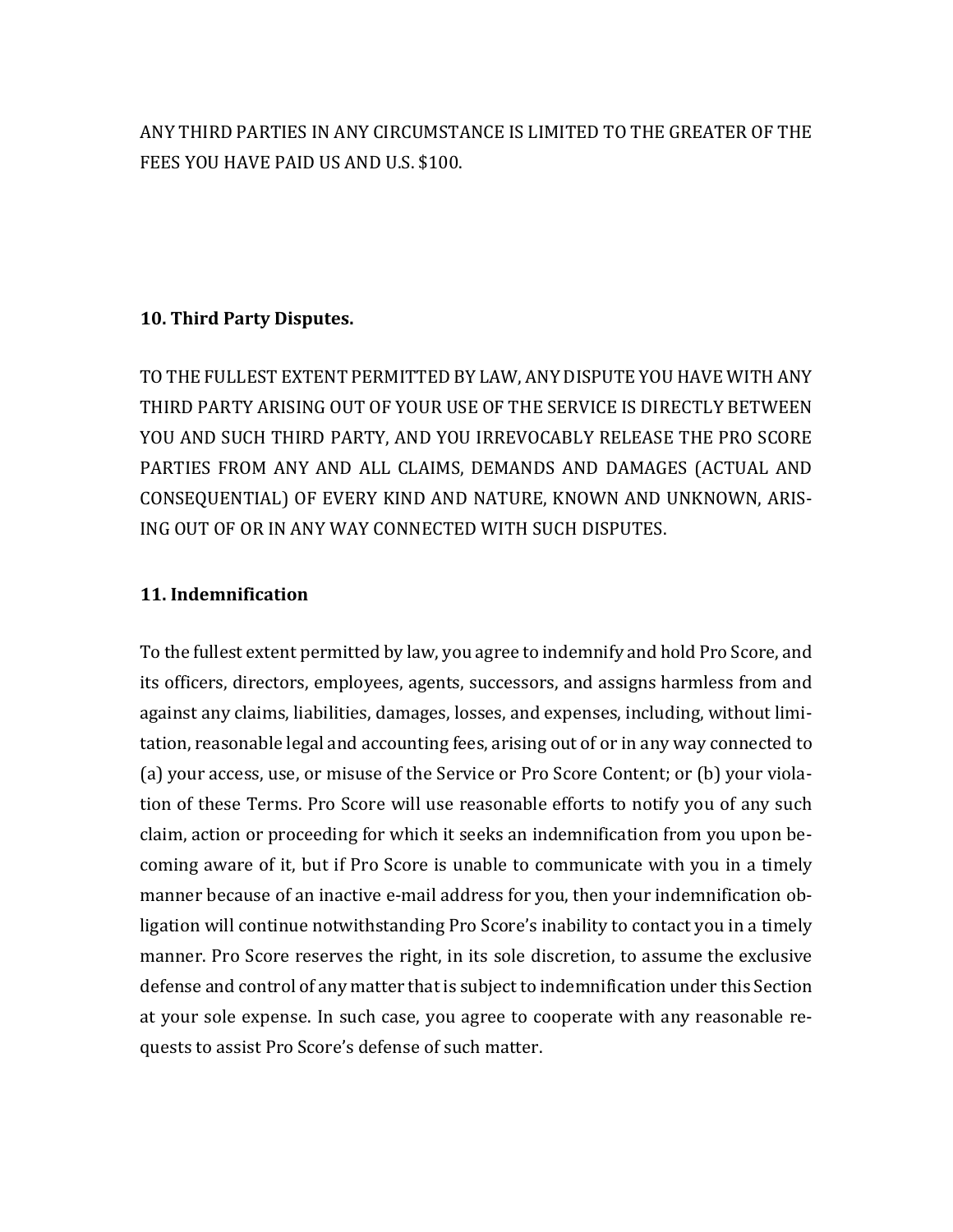## **12. Term and Termination of these Terms.**

**a. Term.** As between you and Pro Score, the Term of these Terms commences as of your first use of the Service and continues until the termination of these Terms by Pro Score or until you stop using the Services.

**b. Termination.** Pro Score reserves the right, in its sole discretion, to restrict, suspend or terminate these Terms and your access to all or any part of the Service at any time without prior notice or liability if you breach any provision of these Terms or violate the rights of any third party. Pro Score may further terminate these Terms immediately for any other reason with or without notice to you, using the email address associated with your Account credentials. Pro Score reserves the right to change, suspend or discontinue all or any part of the Service at any time without prior notice or liability.

c. You understand and acknowledge that, after any termination of these Terms, (i) we will have no further obligation to provide the Service to you; and (ii) all licenses and other rights granted to you in these Terms will immediately cease. Pro Score is not liable to you or any third party for termination of the Service or termination of your use of the Service. Furthermore, Pro Score will have no obligation to maintain any information stored in our database related to your Account or to forward any information to you or any third party. Sections 1.a, 1.b.,1.c, 1.d, 1.e, 2.b, 2.c, 2.d, 2.e, 3.b, 4.b, 4.c, 4.d, 5, 6, 7, 8, 9, 10, 11, 12.b, 12.c, 13, 14, 15 and all defined terms used therein will survive the termination of these Terms indefinitely.

## **13. Consent to Electronic Communications.**

By using the Service, you consent to receiving certain electronic communications from us as further described in the **Privacy Policy.** Please read the **Privacy Policy** to learn more about your choices regarding our electronic communications practices. You agree that any notices, agreements, disclosures or other communications that we send to you electronically will satisfy any legal communication requirements, including that such communications be in writing.